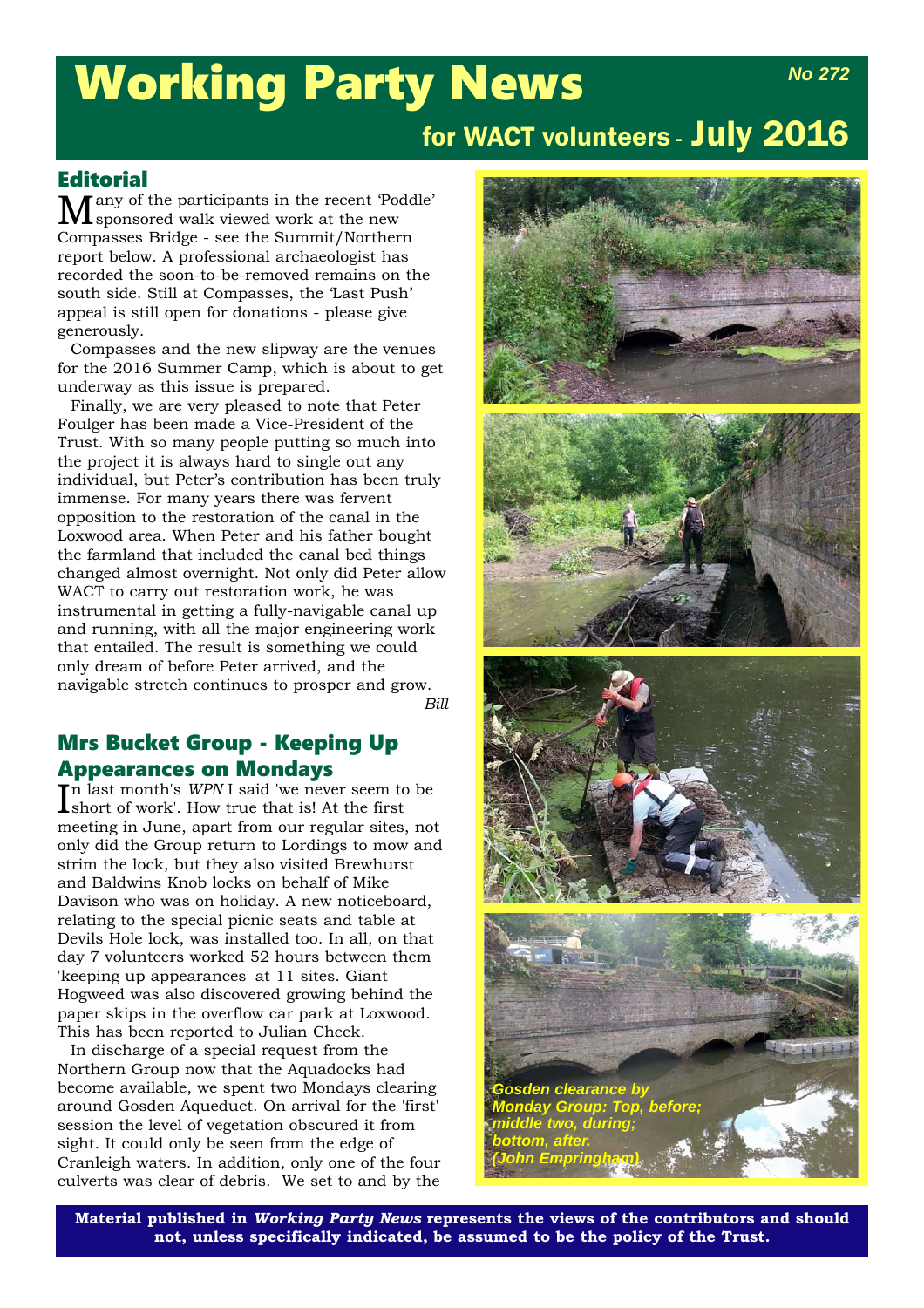

*Compasses Bridge: Part of the original offside abutment (right of centre, running in the top to bottom direction), looking north east (Dave Verrall)*

end of day one, with the aid of the Aquadocks, brought from Tickners by Dave K with the Trust's landrover and trailer and assembled into a 'raft', a second culvert had been cleared and the vegetation cut back on the top of the aqueduct. At the second meeting, as well as clearing the Bramley side bank, we removed an enormous pile of jammed debris blocking the remaining two culverts including a substantial tree. With the job completed all that remains to be done is to disassemble the Aquadock 'raft' and return it all to Tickner's.

At the time of writing it looks as if the Group will have been out on all four Mondays in June!

*Nick Wood*

#### Tickner's Heath Depot

Well, another month of this glorious summer has been and gone and here at the depot life goes on much as it has done for most of the year.

We have given where we can support to the various working parties and work camps making sure that what items of equipment we have at the depot are available and useable. Mind you, our stocks are rapidly declining. Even items which

were confidently predicted to never see the light of day again have disappeared canal-side.

We have managed to repair a few of the items that have come our way, even without the help of our mechanical wizard, Francis Wellerd, who has ventured into the outer reaches of the English canal system. When last we heard, he was a bore on the Severn - sorry, that should be the other way round, I think?

Our future plans involve giving the wooden shed doors a good coating of preservative as some are showing their age. Of course, this all depends on the weather realising that at this time of year it should be sunny and warm.

So that's all for this month, rather short and sweet really. All the best

*John Smith*

#### Thursday and Sunday Group

The Thursday and Sunday Group meets at 09:30. The TSG has a work briefing form emailed out before the working day. Please email Eric Walker if you want to get on that circulation list.

*Eric Walker*

#### Hedgelaying Team

Report by Anonymous -ELO. ELO All (Over The World). I was asked to write this report as Keith swore that the June report was definitely his last vis-à-vis the summer break.

So, without further ado, what were they doing in June?

They apparently worked on Friday 3, Sunday 5, Tuesday 7, Saturday 11, Tuesday 14, Tuesday 21 and Tuesday 28, the Saturday being Loxwood Village Fete.

The small team (if two is a team, is one half a team?) pre-Fete were a) coppicing for 70-plus stakes and binders, b) tree trimming and c) hedge adjustment, b) and c) being at North Hall. The day of the Fete went well with a good, positive response to the demonstrations from visitors. Over 30 tools that are or can be used for hedgelaying were laid out on a white sheet on a warm sunny day and this provided some extra interest.

| <b>Working Party Diary</b>                                |                                                         |                                              |  |  |
|-----------------------------------------------------------|---------------------------------------------------------|----------------------------------------------|--|--|
| <b>Every Sunday and Thursday</b>                          | Mainly construction work                                | <b>Contact Eric Walker for details</b>       |  |  |
| Usually first & third Mondays of the<br>month             | 'Mrs Bucket' - Keeping Up<br>Appearances                | Details from John Empringham                 |  |  |
| <b>Every Wednesday</b>                                    | Mid-Week Working Party<br>Details from Margaret Darvill |                                              |  |  |
| Every Wednesday (plus Thursday<br>and Sunday as required) | Loxwood Link Maintenance                                | Check with Key Baker                         |  |  |
| Every Wednesday                                           | Maintenance sessions at<br>Tickner's Heath Depot        | Contact John Smith/Ken Bacon                 |  |  |
| <b>Various Tuesdays</b>                                   | <b>Hedge Laying</b>                                     | <b>Contact Keith Nichols</b>                 |  |  |
| Third Saturday of the month                               | Summit level                                            | <b>Contact Dave Evans</b>                    |  |  |
| 1st and 2nd October                                       | Bicentenary celebrations                                | Look for details on website and in Wey-South |  |  |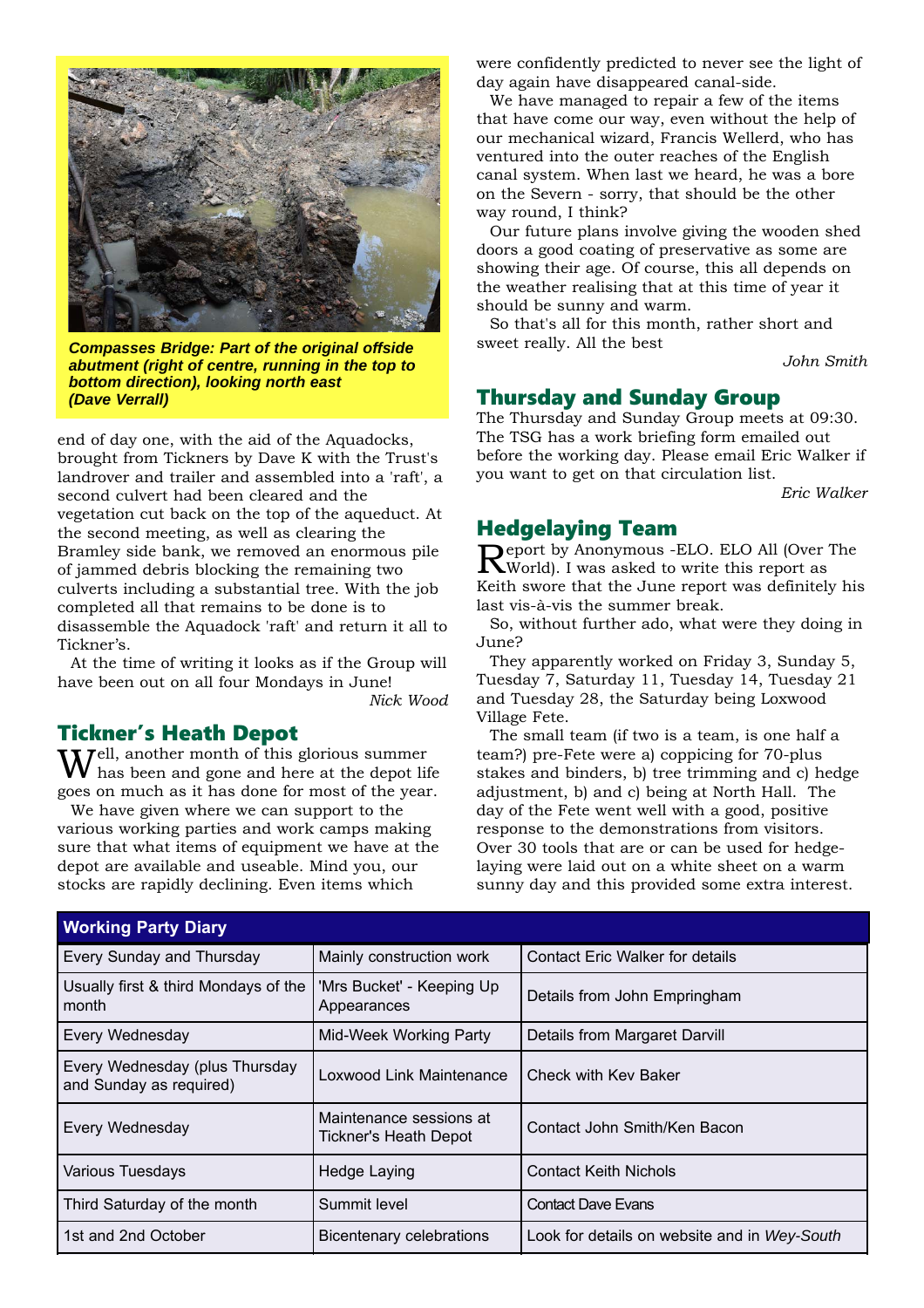15 of the 30 yards were laid on that day with the final three Tuesdays being finishing off and tidying up. So that is that then.

May I say that the guys in the team have worked hard this last season, as always and are now doing other things like leading walks, passion plays, assisting their children, gardening catchup, windmills, boat trips and report writing. So, here is the Headmasters' report for them:

A+ Bob: a little behind for his age but tries hard if he will stop windmilling.

D- Nick: trying, very trying, a little big for his boots, try bigger boots.

A Steve: willing and willing to help but needs help. Basically a good young lad.

B+ Dave Pi: his mind is not on the job, likes making boobs and drinking but could go far.

A- Dave Pa: hard worker but a hot potato. Needs to cool off.

C Stuart: a poor sickly child but means well. Always making it to a beer festival. Needs to attend more.

Z- Keith: brains of an ant, cracks too many bad jokes, but promising when he grows up. Otherwise, away with the fairies.

Three cheers for the team: Hussar!, Hussar!, Hussar!

Signed by Anonymous Keith. Damn, Damn, Damn... oh, what a giveaway! *Keith Nichols*

Summit/Northern Working Parties

ur new motto must be "when in hole - keep digging!" Anyone who has visited Compasses Bridge recently will appreciate the amount of material that has been dug out of the site of the now former causeway in preparation for the two WRG/NWPG summer camps which are almost upon us.

Poddle walkers had the chance to inspect the excavation on 5 June from the specially constructed viewing platform (Northern WP specialise in these!) built by the Evans brothers under the new bridge.

Also in view is (soon to be 'was') the remains of the springing for the arch of the old bridge. Remains that were previously deemed by yours



*Our hedging group's efforts at North Hall, Loxwood, as demonstrated during Loxwood Fete (Keith Nichols)*

| <b>Name</b>           | <b>Group/Project</b>      | Tell          | e-mail                              |
|-----------------------|---------------------------|---------------|-------------------------------------|
| <b>Julian Cheek</b>   | Maintenance coordination  | 01483 505566  | julian cheek@weyandarun.co.uk       |
| Maurice Cranefield    | Visiting working parties  | 01483 505566  | Maurice Cranefield@weyandarun.co.uk |
| Dave Evans            | Health & Safety Officer   |               | compasses@weyandarun.co.uk          |
| Eric Walker           | Gennets Bridge Lock       | 07717 855340  | tsg@weyandarun.co.uk                |
| Margaret Darvill      | Mid Week Working Party    | 01483 894606  | margaret_darvill@weyandarun.co.uk   |
| John Empringham       | <b>Monday Group</b>       | 01483 562657  | mondaygroup@weyandarun.co.uk        |
| <b>Kev Baker</b>      | Loxwood Link              | 01489 690241  | loxwoodlink@weyandarun.co.uk        |
| John Smith            | <b>Tickner's Depot</b>    | 01903 235790  | depot@weyandarun.co.uk              |
| <b>Keith Nichols</b>  | Hedge laying              | 01403 753882  | hedging@weyandarun.co.uk            |
| <b>Bill Nicholson</b> | Northern working parties  | 01844 343 369 | bill@nwpg.org.uk                    |
| Dave Evans            | Summit working party      |               | compasses@weyandarun.co.uk          |
| <b>Bill Thomson</b>   | <b>Working Party News</b> | 01903 744767  | bill thomson@weyandarun.co.uk       |